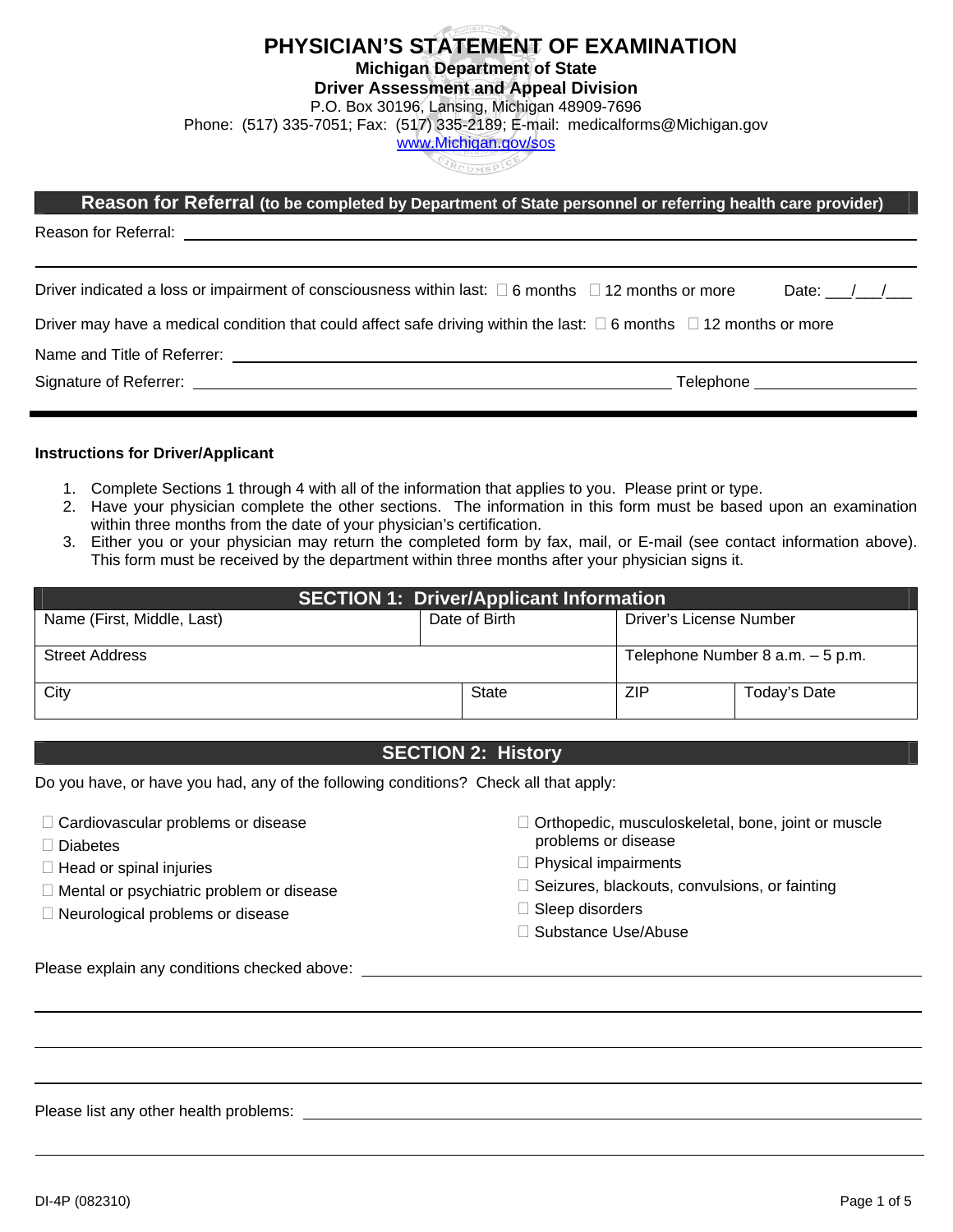|  | <b>SECTION 3: General Questions for Driver/Applicant</b> |  |
|--|----------------------------------------------------------|--|
|--|----------------------------------------------------------|--|

| 1.   | How many traffic accidents have you been involved in while driving in the past 5 years?                                                                                                                                                                                                           |                                                                                                                                                                                                                                      |                                  |                  | $\Box$ None  |
|------|---------------------------------------------------------------------------------------------------------------------------------------------------------------------------------------------------------------------------------------------------------------------------------------------------|--------------------------------------------------------------------------------------------------------------------------------------------------------------------------------------------------------------------------------------|----------------------------------|------------------|--------------|
| 2.   | Were you injured in any traffic accidents?                                                                                                                                                                                                                                                        |                                                                                                                                                                                                                                      |                                  | $\Box$ Yes       | $\Box$ No    |
|      | If yes, please describe your injuries: <b>All and the set of the set of the set of the set of the set of the set of the set of the set of the set of the set of the set of the set of the set of the set of the set of the set o</b>                                                              |                                                                                                                                                                                                                                      |                                  |                  |              |
|      | Was treatment given? $\Box$ Yes $\Box$ No If yes, where was treatment given?                                                                                                                                                                                                                      |                                                                                                                                                                                                                                      |                                  |                  |              |
| 3.   | Describe any loss of consciousness or any impairment of consciousness in the past 5 years:                                                                                                                                                                                                        |                                                                                                                                                                                                                                      |                                  |                  |              |
|      |                                                                                                                                                                                                                                                                                                   |                                                                                                                                                                                                                                      |                                  |                  | $\Box$ None  |
|      | Did you tell your doctor about the event(s)?                                                                                                                                                                                                                                                      |                                                                                                                                                                                                                                      |                                  | $\Box$ Yes       | $\Box$ No    |
|      |                                                                                                                                                                                                                                                                                                   |                                                                                                                                                                                                                                      |                                  |                  |              |
| 4.   | Have you ever become lost when driving in familiar areas?                                                                                                                                                                                                                                         |                                                                                                                                                                                                                                      |                                  | $\Box$ Yes       | $\Box$ No    |
| 5.   | Has any family member or friend made a suggestion that you not drive or limit your driving?                                                                                                                                                                                                       |                                                                                                                                                                                                                                      |                                  | $\Box$ Yes       | $\Box$ No    |
| 6.   | Have you ever been told by a doctor to limit or stop driving?                                                                                                                                                                                                                                     |                                                                                                                                                                                                                                      |                                  | $\Box$ Yes       | $\Box$ No    |
| 7.   | How many times in the past 5 years have you had contact with police as a result of a traffic stop or accident?                                                                                                                                                                                    |                                                                                                                                                                                                                                      |                                  |                  |              |
|      |                                                                                                                                                                                                                                                                                                   |                                                                                                                                                                                                                                      |                                  |                  | $\Box$ None  |
| 8.   | Do you require a passenger to assist you when driving?                                                                                                                                                                                                                                            |                                                                                                                                                                                                                                      |                                  | $\Box$ Yes       | $\Box$ No    |
| 9.   |                                                                                                                                                                                                                                                                                                   |                                                                                                                                                                                                                                      |                                  |                  |              |
|      |                                                                                                                                                                                                                                                                                                   |                                                                                                                                                                                                                                      |                                  |                  |              |
|      | 11. Have you had treatment or a recommendation for treatment for any of the following? :                                                                                                                                                                                                          |                                                                                                                                                                                                                                      |                                  |                  |              |
|      | Alcohol Use □ Yes □ No<br>Illicit Drug Use $\Box$ Yes $\Box$ No                                                                                                                                                                                                                                   | Prescription Drug Use □ Yes  □ No                                                                                                                                                                                                    |                                  |                  |              |
|      | 12. Do you wear or use any of the following corrective lenses? Check all that apply:<br>□ Telescopic Lens Device<br>$\Box$ Glasses<br>$\Box$ Contacts                                                                                                                                             | D Other: <u>2008 - 2008 - 2009 - 2009 - 2009 - 2009 - 2009 - 2009 - 2009 - 2009 - 2009 - 2009 - 2009 - 2009 - 2009 - 2009 - 2009 - 2009 - 2009 - 2009 - 2009 - 2009 - 2009 - 2009 - 2009 - 2009 - 2009 - 2009 - 2009 - 2009 - 20</u> |                                  |                  |              |
|      | 13. Do you have any progressive or degenerative diseases of the eye? Check all that apply: $\Box$ Retinitis Pigmentosis<br>$\Box$ Cataracts<br>$\Box$ Glaucoma<br>□ Macular Degeneration □ Diabetic Retinopathy □ Other: ____________                                                             |                                                                                                                                                                                                                                      |                                  |                  |              |
|      | 14. How often do you drive at night?                                                                                                                                                                                                                                                              | $\Box$ Regularly                                                                                                                                                                                                                     | $\Box$ Sometimes                 |                  | $\Box$ Never |
|      | 15. How often do you drive on the freeway?                                                                                                                                                                                                                                                        | $\Box$ Regularly                                                                                                                                                                                                                     | $\Box$ Sometimes                 |                  | $\Box$ Never |
|      | 16. How many miles do you drive per day? Per week?                                                                                                                                                                                                                                                | Per month? __                                                                                                                                                                                                                        |                                  |                  |              |
|      | 17. How often do you wear your seatbelt?                                                                                                                                                                                                                                                          | $\Box$ Always                                                                                                                                                                                                                        | $\Box$ Sometimes                 |                  | $\Box$ Never |
|      | <b>SECTION 4: Driver/Applicant Certification</b>                                                                                                                                                                                                                                                  |                                                                                                                                                                                                                                      |                                  |                  |              |
|      | I hereby authorize the release of information to the Department of State only for the purpose of assisting in evaluating my<br>ability to safely operate a motor vehicle. I certify that my responses contained in this document are true and accurate to the<br>best of my knowledge and belief. |                                                                                                                                                                                                                                      |                                  |                  |              |
|      | <b>Driver/Applicant's Signature:</b>                                                                                                                                                                                                                                                              |                                                                                                                                                                                                                                      |                                  |                  |              |
|      | If you assisted the driver/applicant with the completion of this form, please complete the following information.                                                                                                                                                                                 |                                                                                                                                                                                                                                      |                                  |                  |              |
| Name |                                                                                                                                                                                                                                                                                                   | <b>Telephone Number</b>                                                                                                                                                                                                              | Relationship to Driver/Applicant |                  |              |
|      | <b>Address</b>                                                                                                                                                                                                                                                                                    | City                                                                                                                                                                                                                                 | <b>State</b>                     | $\overline{Zip}$ |              |
|      | I am completing Sections 1 through 4 of this form at the request of the driver/applicant.                                                                                                                                                                                                         |                                                                                                                                                                                                                                      |                                  |                  |              |
|      | Signature:                                                                                                                                                                                                                                                                                        |                                                                                                                                                                                                                                      | Date:                            |                  |              |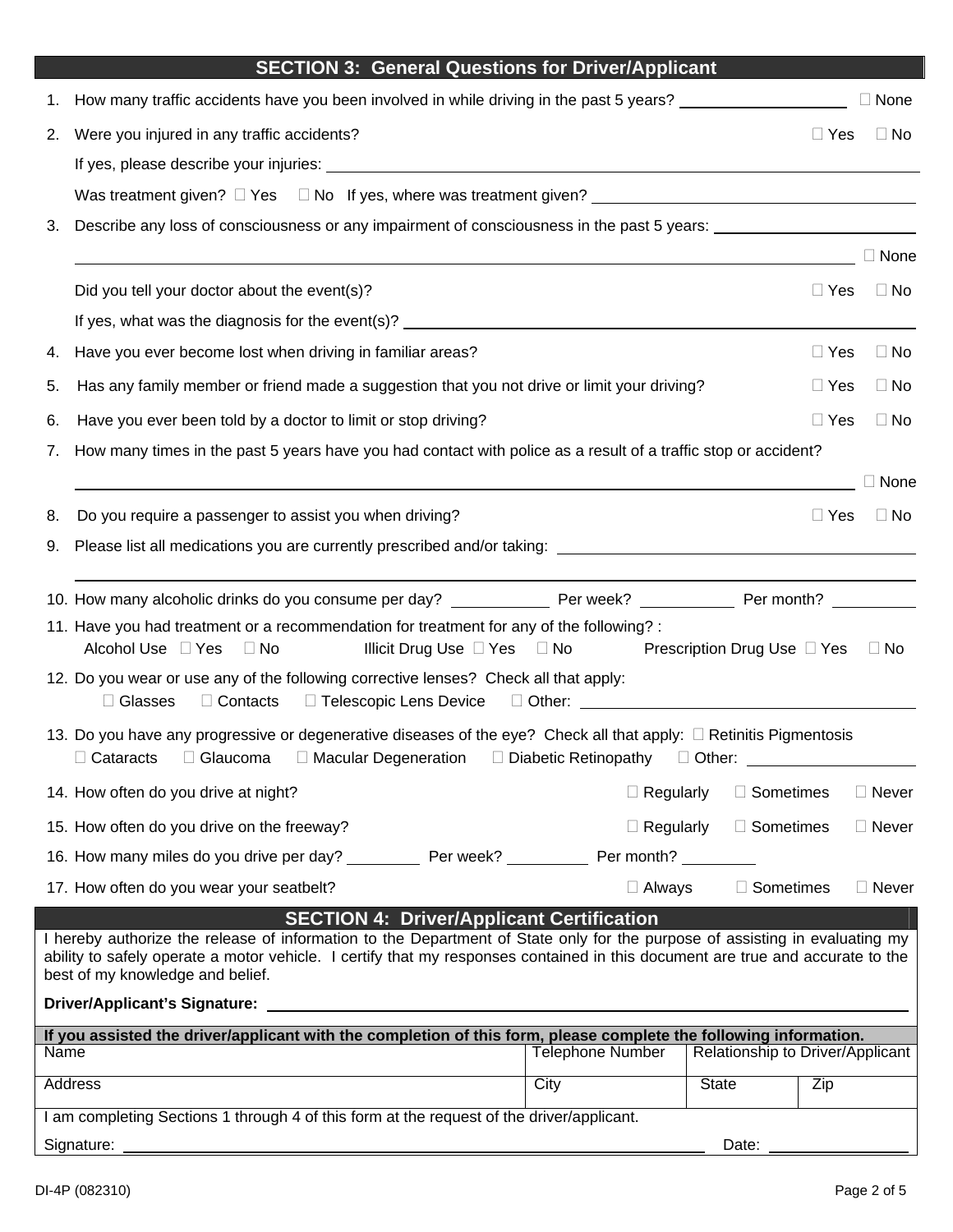### **PHYSICIAN'S STATEMENT OF EXAMINATION**

#### **Instructions for Physician**

- 1. Review statements on pages one and two. You may contact the Driver Assessment and Appeal Division at (517) 335-7051 for additional information regarding the reason for referral.
- 2. Complete Sections 5 through 8 based upon an examination within three months from the date of your certification. Please print or type your answers and attach additional pages if necessary.
- 3. Either you or the patient may return this form to the department by fax, mail, or E-mail (see top of page 1 for contact information). It must be received within three months after your certification.

## **SECTION 5: General Questions for Physician**

| 1. How long has the patient been under your care? ___________________Date of most recent medical exam __________                                                                                                                             |  |                        |                                                      |        |                      |
|----------------------------------------------------------------------------------------------------------------------------------------------------------------------------------------------------------------------------------------------|--|------------------------|------------------------------------------------------|--------|----------------------|
| 2. Do you have concerns about the patient's physical or mental capability to safely operate a motor vehicle? $\square$ Yes $\square$ No                                                                                                      |  |                        |                                                      |        |                      |
|                                                                                                                                                                                                                                              |  |                        |                                                      |        |                      |
| 3. If applicable, please check the following cognitive tests that were administered to the patient and list any concerns:                                                                                                                    |  |                        |                                                      |        |                      |
|                                                                                                                                                                                                                                              |  | Intact Impaired        |                                                      | Intact | Impaired             |
| $\Box$ Mini Mental State Exam<br>$\Box$                                                                                                                                                                                                      |  | a sa Tingga            | D Other: _______________________                     | $\Box$ | $\Box$               |
| $\Box$ Clock Drawing<br>$\Box$                                                                                                                                                                                                               |  | $\Box$                 |                                                      |        |                      |
|                                                                                                                                                                                                                                              |  |                        |                                                      |        |                      |
| 4. If applicable, please check the following functional tests that were administered to the patient and list any concerns:                                                                                                                   |  |                        |                                                      |        |                      |
|                                                                                                                                                                                                                                              |  | Intact Impaired        |                                                      | Intact | Impaired             |
| Rapid Pace Walk<br>$\Box$                                                                                                                                                                                                                    |  | and a material control | $\Box$ Range of Motion – Head and Neck $\Box$        |        | $\Box$               |
| □ Manual Test of Motor Strength<br>$\mathbb{R}^n \times \mathbb{R}^n$                                                                                                                                                                        |  | $\Box$                 | <b>Rotation Test</b>                                 |        |                      |
|                                                                                                                                                                                                                                              |  |                        | □ Other: _____________________________ □             |        | $\Box$               |
|                                                                                                                                                                                                                                              |  |                        |                                                      |        |                      |
| 5. Do you recommend the department request an assessment of the patient's?                                                                                                                                                                   |  |                        |                                                      |        |                      |
| <b>Visual Condition</b>                                                                                                                                                                                                                      |  | $\Box$ Yes $\Box$ No   | Psychiatric/Psychological Condition □ Yes □ No       |        |                      |
| Substance Use                                                                                                                                                                                                                                |  | $\Box$ Yes $\Box$ No   | Other ___________________________________ □ Yes □ No |        |                      |
|                                                                                                                                                                                                                                              |  |                        |                                                      |        |                      |
| 6. What types of driving restrictions, if any, do you recommend the Department of State should consider based upon the<br>patient's medical condition(s) (e.g., adaptive equipment, daylight driving only, trip lengths, trip radius, etc.)? |  |                        |                                                      |        |                      |
| 7. Should the department require periodic medical evaluations to monitor changes in the patient's condition? $\square$ Yes $\square$ No<br>If yes, specify condition and evaluation frequency: ____________________________                  |  |                        |                                                      |        |                      |
| 8. Do you recommend the department conduct an on-the-road driving evaluation?                                                                                                                                                                |  |                        |                                                      |        | $\Box$ Yes $\Box$ No |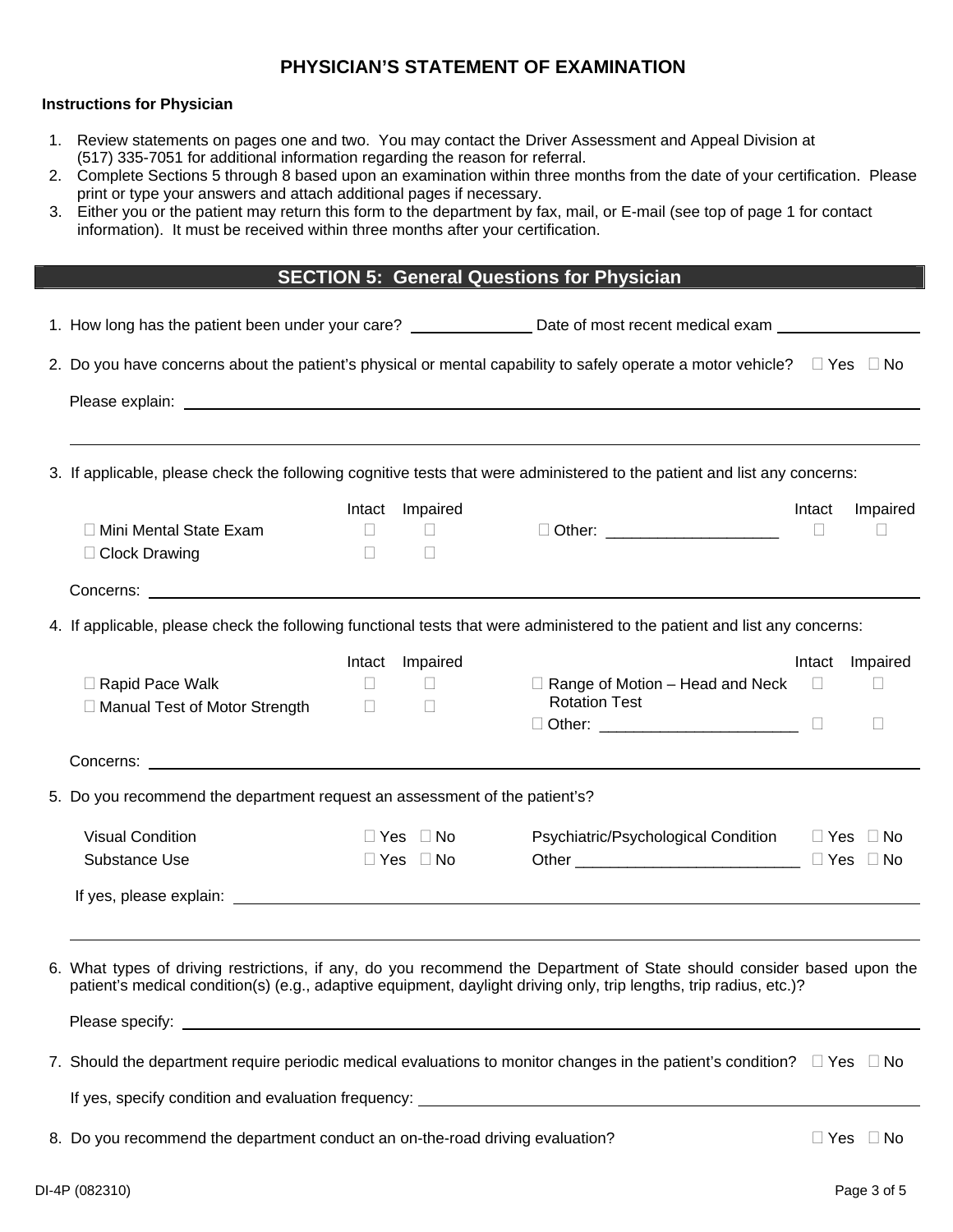## **SECTION 6: Current Diagnoses, Medications, Treatment and Prognosis**

**Complete the following diagnoses sections, in the order of importance, for the medical condition(s) that may affect the patient's ability to safely operate a motor vehicle. Attach additional pages if necessary.** 

| <b>PRIMARY DIAGNOSIS</b> (most likely to impair driving)                                                                                                             |                                                                                                 |                              |              |               |                   |  |
|----------------------------------------------------------------------------------------------------------------------------------------------------------------------|-------------------------------------------------------------------------------------------------|------------------------------|--------------|---------------|-------------------|--|
| Diagnosis:                                                                                                                                                           | The patient's condition is<br>(check all that apply):                                           | <b>Prescribed Medication</b> |              | <b>Dosage</b> | <b>Start Date</b> |  |
| Symptoms:                                                                                                                                                            | $\Box$ Episodic<br>$\Box$ Chronic                                                               |                              |              |               |                   |  |
| Age at onset:                                                                                                                                                        | □ Progressive                                                                                   |                              |              |               |                   |  |
| Prognosis:                                                                                                                                                           | □ Guarded                                                                                       | $\Box$ Poor<br>$\Box$ Fair   | $\Box$ Good  |               | $\Box$ Excellent  |  |
| Supporting facts for prognosis:                                                                                                                                      |                                                                                                 |                              |              |               |                   |  |
| Treatment or therapy plan:                                                                                                                                           |                                                                                                 |                              |              |               |                   |  |
| Does the patient report the condition is adequately controlled with medication, treatment or therapy? $\square$ Yes<br>Comments:                                     |                                                                                                 |                              |              | $\Box$ No     | $\Box$ N/A        |  |
| Is another medical specialist involved in treatment of this condition?<br>If yes, name and specialty:                                                                |                                                                                                 |                              | $\Box$ Yes   | $\Box$ No     |                   |  |
| Has the patient reported a loss of, or impairment of consciousness?<br>If yes, please describe:                                                                      |                                                                                                 |                              | $\Box$ Yes   | $\Box$ No     |                   |  |
| Date of last episode:                                                                                                                                                | Frequency:                                                                                      |                              |              |               |                   |  |
| If the patient experienced an episode or medical event, is there reasonable medical evidence it was<br>due to a medically supervised change in medication or dosage? |                                                                                                 |                              | $\Box$ Yes   | $\Box$ No     | $\Box$ N/A        |  |
| If yes, please explain:                                                                                                                                              |                                                                                                 |                              |              |               |                   |  |
| Comments:                                                                                                                                                            |                                                                                                 |                              |              |               |                   |  |
|                                                                                                                                                                      |                                                                                                 |                              |              |               |                   |  |
|                                                                                                                                                                      |                                                                                                 |                              |              |               |                   |  |
|                                                                                                                                                                      |                                                                                                 |                              |              |               |                   |  |
| Diagnosis:                                                                                                                                                           | <b>SECONDARY DIAGNOSIS</b> (second most likely to impair driving)<br>The patient's condition is | <b>Prescribed Medication</b> |              |               | <b>Start Date</b> |  |
| Symptoms:                                                                                                                                                            | (check all that apply):                                                                         |                              |              | <b>Dosage</b> |                   |  |
|                                                                                                                                                                      | $\Box$ Episodic<br>□ Chronic<br>$\Box$ Progressive                                              |                              |              |               |                   |  |
| Age at onset:                                                                                                                                                        |                                                                                                 |                              |              |               |                   |  |
| Prognosis:<br>Supporting facts for prognosis:                                                                                                                        | □ Guarded                                                                                       | $\Box$ Fair<br>$\Box$ Poor   | $\Box$ Good  |               | $\Box$ Excellent  |  |
| Treatment or therapy plan:                                                                                                                                           |                                                                                                 |                              |              |               |                   |  |
|                                                                                                                                                                      |                                                                                                 |                              |              |               |                   |  |
| Does the patient report the condition is adequately controlled with medication, treatment or therapy? $\square$ Yes<br>Comments:                                     |                                                                                                 |                              |              | $\Box$ No     | $\Box$ N/A        |  |
| Is another medical specialist involved in treatment of this condition?<br>If yes, name and specialty:                                                                |                                                                                                 |                              | $\Box$ Yes   | $\Box$ No     |                   |  |
| Has the patient reported a loss of, or impairment of consciousness?<br>If yes, please describe:                                                                      |                                                                                                 |                              | $\sqcup$ Yes | $\Box$ No     |                   |  |
|                                                                                                                                                                      |                                                                                                 |                              |              |               |                   |  |
| Date of last episode:<br>If the patient experienced an episode or medical event, is there reasonable medical evidence it was                                         | Frequency:                                                                                      |                              |              |               |                   |  |
| due to a medically supervised change in medication or dosage?                                                                                                        |                                                                                                 |                              | $\Box$ Yes   | $\Box$ No     | $\Box$ N/A        |  |
| If yes, please explain:<br>Comments:                                                                                                                                 |                                                                                                 |                              |              |               |                   |  |
|                                                                                                                                                                      |                                                                                                 |                              |              |               |                   |  |